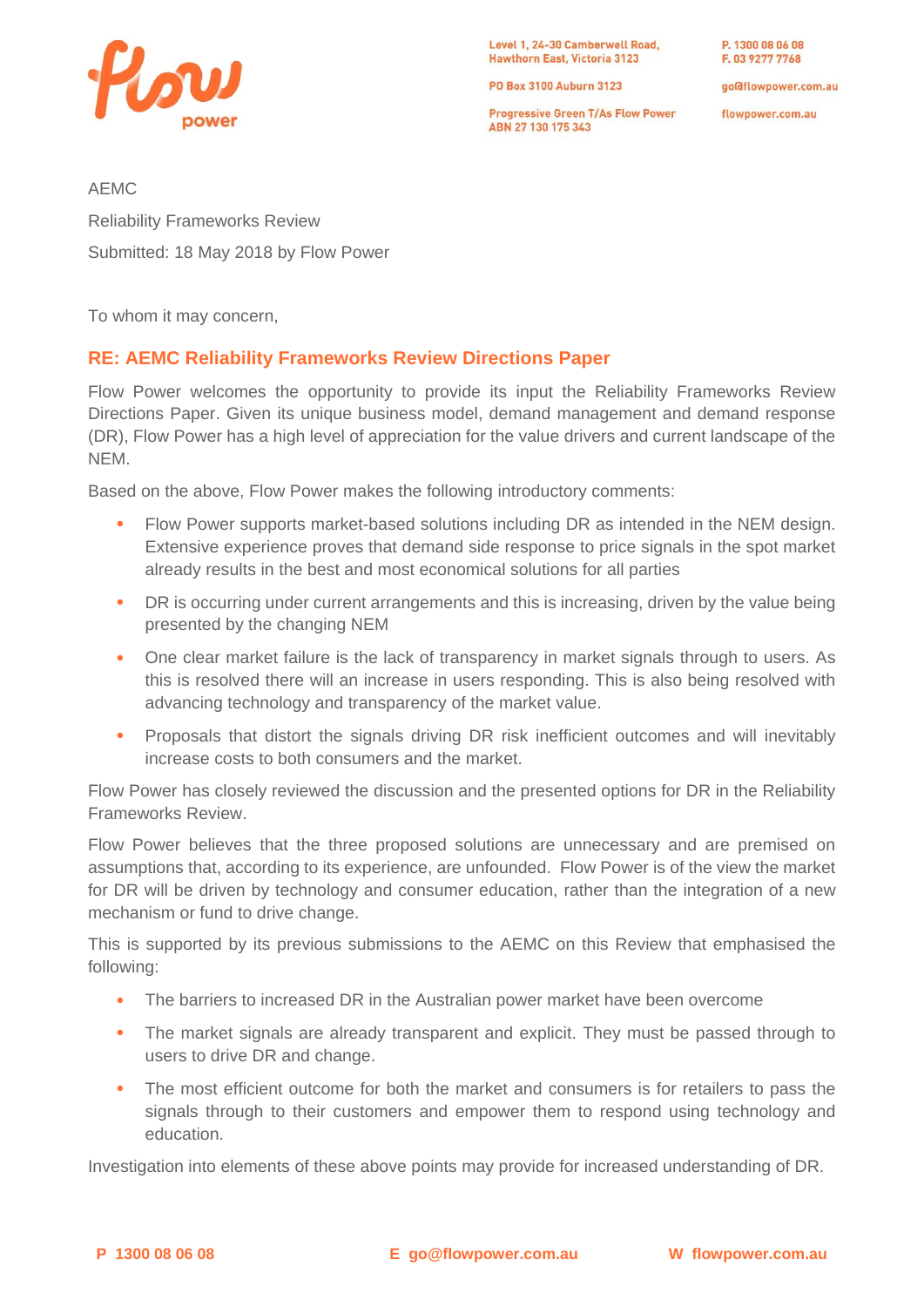There are three options put forward by the Review:

Option 1: Having an aggregator manage the value of DR

Option 2: Having an aggregator manage spot market responsibility for DR

Option 3: Providing a fund to incentivise retailers to develop DR.

Option 1 is considered the least disruptive but it has major issues, including baseline development that would need to be addressed. The separation of demand types (e.g responsive and not responsive) in Option 2 is unnecessary and could result in higher costs for retailers and consumers. Option 3 can be read as a subsidy when it is not needed and only adds cost to consumers.

In summary, the proposed arrangements do not offer any additional value to customers or the market and only stand to disrupt current market mechanisms.

Particular matters are further commented on below.

#### **Level and type of wholesale demand response**

There is no evidence of market failure within the Australian power market. DR is occurring and its only roadblock lies with the retailers that are failing to pass price signals onto customers. Flow Power does not consider the perceived lack of DR as accurate. Consequently, it does not agree with the belief that there is a case for additional mechanisms in the market.

Flow Power has taken steps to introduce the AEMC to other businesses that are facilitating market responsive DR and encouraging the growth of this market. Examples include retailers such as Amber Electric and Mojo Power, and customers like SA Water, who has established its own retail licence with All Water. The growth in consultants facilitating DR under a fee for service model also shows growing interest in the mechanism.

**One Victorian Flow Power customer paid only 5c/kWh in March 2017 via leveraging a PPA through demand response.[1](#page-1-0)**

It should be noted that this model **has no cost** to the market.

Flow Power's dealings with an array of consumers shows that there is increasing awareness of how value can be obtained from DR, and the associated costs of DR options. It challenges the notion that confusion over the difference between efficient and non-intrusive price responsive demand management and involuntary load shedding is curtailing DR development

\_\_\_\_\_\_\_\_\_\_\_\_\_\_\_\_\_\_\_\_\_\_\_\_\_

<span id="page-1-0"></span><sup>1</sup> This customer signed a PPA with Flow Power. They actively responded in line with both the output of the Wind Farm and the spot market i.e. when the spot price rose and the wind was blowing, they reduced load and vice versa.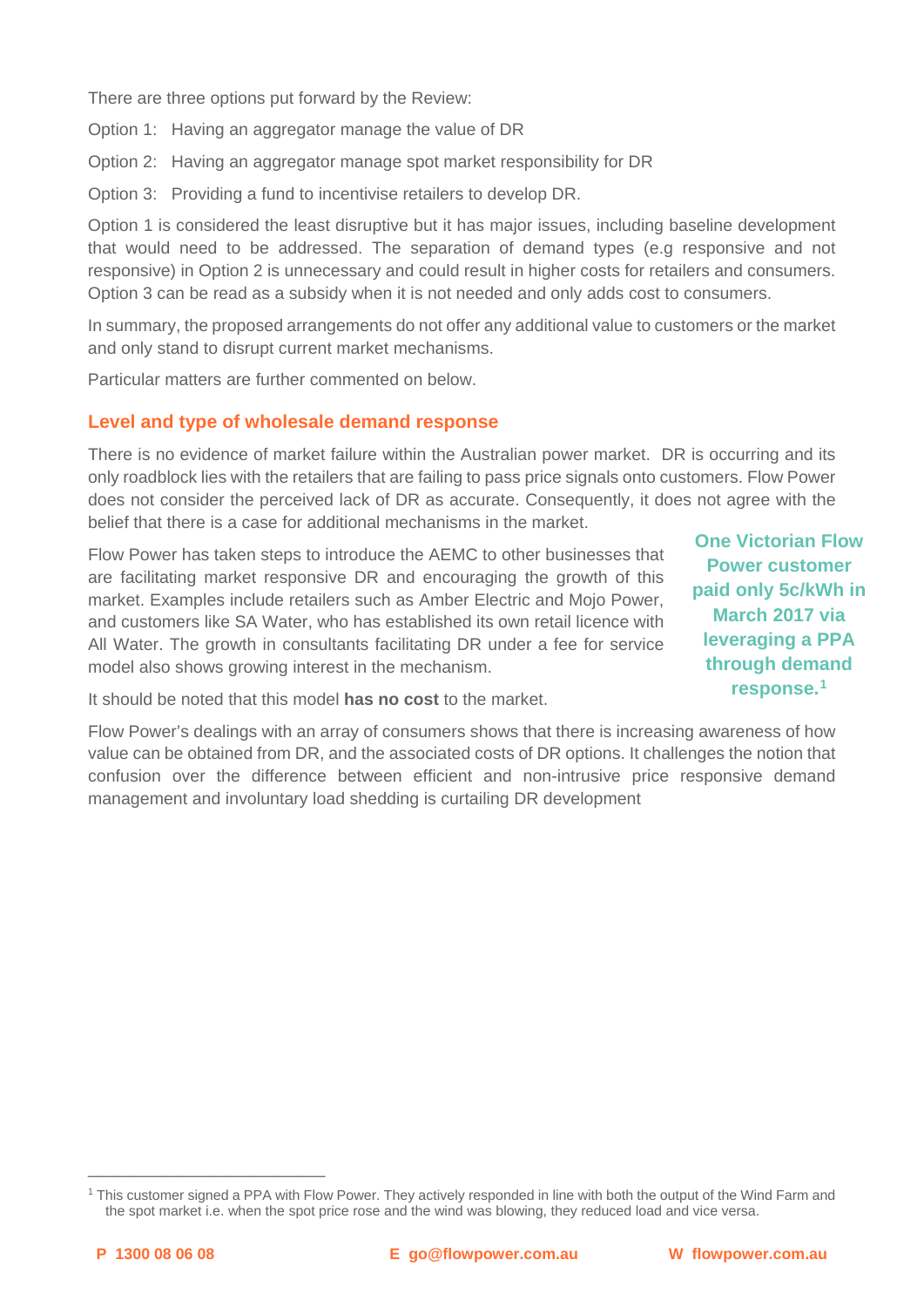#### **Importance of efficient market signals**

Flow Power's consumer interactions demonstrates a growing need for new ways for Australian businesses to buy power, and the importance of market signals in delivering efficient outcomes to these businesses.

This supports the original design principles of the NEM emphasised as a "two sided" market where a clearing price is established by the intersection of generator offers and customer bids (providing for the clearing price to be set by customers some of the time and generators at other times).

The cost recovery for customers is at its best when the full market outcomes are passed on and made as simple as possible.

#### **Example: Current contracting arrangements for businesses**

Supply to large customers is hotly contested as evidenced by the very low retail margins in this market segment. Customers can choose to hedge their load physically (through DR) or financially (using contracts).

It is common for large customers to tender out their electricity supply requirements, frequently using third-party brokers to facilitate the competitive process.

There is no barrier to prevent these customers from stipulating DR elements in their tenders; however, few large customers appear interested in such products. Flow Power believes this is due to a lack of information and a false belief that the market is risky. Additionally, this is possibly exacerbated by short term contracting strategies. For example, large customers commonly seek 12 month or 24 month contracts and in some cases, even shorter contracts of six months. This was raised in the recent inquiry on default rates. Instead, Flow Power offers customers open ended contracts. Subsequently, Flow Power's churn rates are significantly below those of other retailers.

Taking into account the above statement, the impact of the current contracting structures should not be underestimated in the growth of DR. However, Flow Power does not see how any of the options put forward will resolve this because it is a matter of education and awareness.

## **Retailers are best placed to encourage demand response**

Currently, retailers have access to the information and relationships required to drive DSR.

Retailers are also well placed to extend the service to smaller customers and to include network

services as part of their energy services offering, without resorting to demand side aggregators. Flow Power has customers as small as 160MWh annual consumption, who actively respond to market signals. Customers are already having active conversations about price and efficiency. This can be seen in the rapid growth of retailers offering more flexible pricing structures.

**This is a conversation about smarter power not always less power.**

In summary, DR is a form of energy service offering that should be led by the customers and licensed retailers.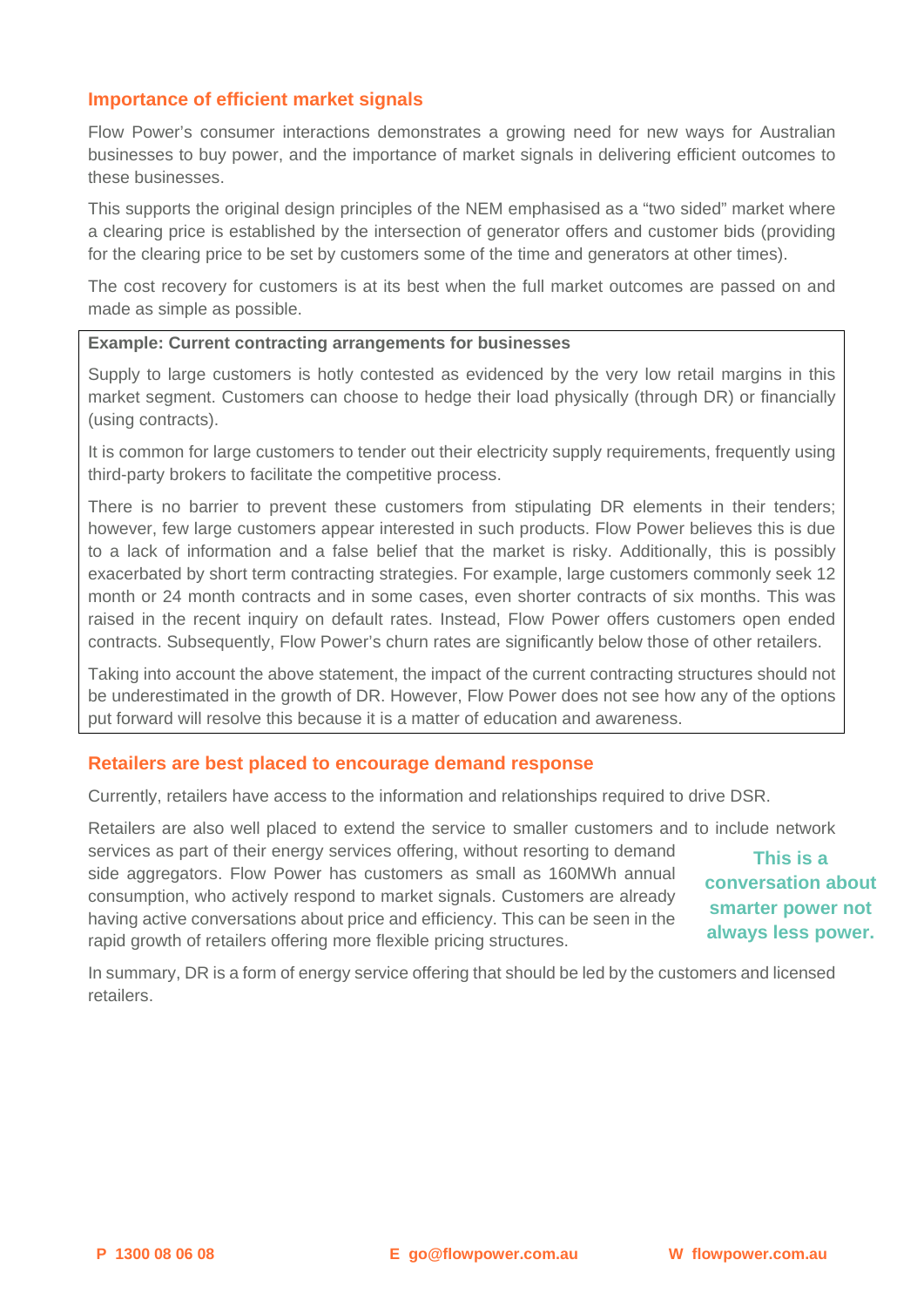## **Perceived risk in exposure**

The reality of all electricity contracting is that it is priced from the spot market. Contracts are set based on the predicted level of volatility and available supply but somewhere along the line, this message has not been translated to consumers. Additionally, consumers and the market are of the belief that the only alternative is that customers need to be spot market exposed. Flow Power has repeatedly proven that this is not true.

More than 50% of its customer base is hedged in some way but customers are still encouraged to respond during high market events to benefit from the upside of a swap or other hedge. Flow Power's PPAs also act this way. This gives the customer and the market a level of price certainty and still incentivises them to respond when the market needs it most.

This model drives demand response with **no cost** to the market, minimal exposure to the customer and certainty for the generator.

#### **Infrastructure and technology**

DR requires sharing of information and communications to facilitate response. This can be done simply (by phone), can be semi or fully automated.

Retailers may use in-house services or can outsource these services to external service providers. Customers can utilise the service of other consultants to alert them to changes but the market implications will sit with the retailer. Flow Power and other businesses like it have developed this capability and are providing services to customers.

**Flow Power will roll out our kWatch® Intelligent Controller to more than 700 sites by the end of 2018** 

The ARENA Demand Response program demonstrates the rise of new

technologies that will facilitate the growth in automation and control. Internationally, these technologies are standard and enable retailers to seamlessly manage load on behalf of customers in line with market signals. These technologies overcome many of the hurdles identified in the Review.

# **Other comments**

Flow Power has considered the remainder of the review and notes the following:

- Any demand response should enable customers to also soak up low cost power during periods of high supply.
- Retailers would be able to provide a forecast of their load based on past outcomes. Flow Power has previously suggested that this could be used to manage the prudential required by AEMO and how this would help many smaller retailers.
- Ahead markets are unnecessary in the current market. Many services are available to users to provide forecasts on predicted market outcomes. Flow Power provides all customers with a week ahead view. However more transparency on generator bids would make these more accurate and in turn drive more response.
- Customers have the ability to firm up variable generation with demand response as can be seen from the example earlier in this submission.
- There is a role for a RERT style emergency reserve outside the market; however, given the expense is passed through to the customers, it should be used as a last resort. Flow Power believes that the increasing volume of market responsive load will minimise the need for this tool.